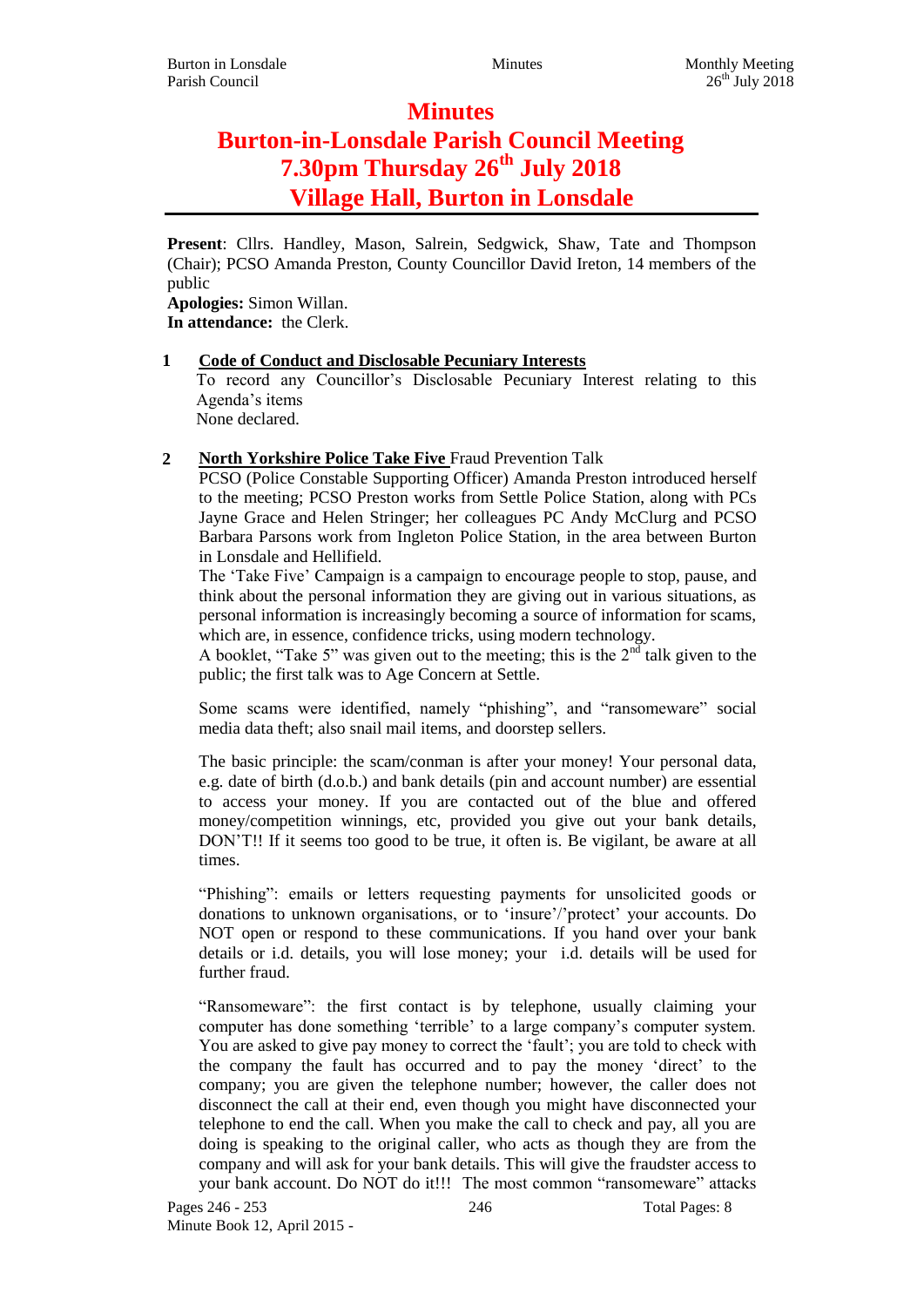use the company TalkTalk as the 'excuse' for the malfunctioning computer system. Other companies'/organisations' computer failures reported in public media may also feature in this scam.

Social Media: e.g. Facebook, Twitter, Whatsapp, etc. Identity fraud relies on harvesting personal data from social media, e.g your date and place of birth, address, etc., which can be used to open fraudulent bank accounts, etc. Your family and friends will already know these details; think twice before putting them on publicly accessible social media; check the privacy settings to protect such data. The best policy: don't put personal details on public social media. Also, do not 'share' too much personal information, e.g. when you're on holiday, as this tells others your property is empty, and could result in a burglary.

Personal information is very valuable to scammers. You may get either an email or letter supposedly from either your bank or HMRC, asking for confirmation of bank details. Stop, take five, and think: why ask for my details when they already have them? Banks and HMRC do not contact you by email; this is a scam to get you to divulge your personal information so that it can be used fraudulently, either to steal from you, or from others.

Money collections: a similar scam to that of ransomeware is a telephone call that tells you someone will be sent to your address to collect money (for whatever reason). This is a scam. Do NOT let anyone into your property. If someone appears on your doorstep demanding money, call the police on 999 immediately; a police officer should come out to you as soon as possible. This should deter most conmen.

Doorstep callers: this may take the form of a knock on the door, and you being told there's a problem with your roof, your water supply, etc, all of which are a pretext to gain entry to the house in order to search it for easily stolen items eg jewellery. Recently doorstep fish sellers using aggressive sales techniques have been reported in the area. Do NOT allow them on your property or in the house. Call 999 to report their presence in the area.

The Peddlers Licence is available from the police force and valid for one year; it is a formal document with the police force crest, and signed by the Chief Constable; a doorstep seller who presents a scruffy piece of cardboard with a fuzzy photo is unlikely to be legitimate. In this area, doorstep sellers are often from Middlesborough. If you have one call, please report to the police.

All the above can be reported to the police (either 101, or 999, depending on the level of urgency) or direct to Action Fraud a London-based organisation (telephone 0300 123 2040 or via the online reporting tool at [https://www.actionfraud.police.uk/report-a-fraud-including-online-crime](https://www.actionfraud.police.uk/report-a-fraud-including-online-crime-questions)[questions](https://www.actionfraud.police.uk/report-a-fraud-including-online-crime-questions) , which collects all reports of attempted (or successful) fraud in order to build a bigger picture of fraudulent activities nation-wide.

Cyber security is increasingly taught in PSHE (Personal, Social, and Health and Economic Education) lessons at schools; ensure your children are aware and encourage them to be vigilant. More information can be accessed at: [https://www.gov.uk/government/publications/personal-social-health-and](https://www.gov.uk/government/publications/personal-social-health-and-economic-education-pshe)[economic-education-pshe;](https://www.gov.uk/government/publications/personal-social-health-and-economic-education-pshe) and<https://www.pshe-association.org.uk/> ;

More information can be found on the North Yorkshire Police website page: <https://northyorkshire.police.uk/staying-safe/fraud/take-five-north-yorkshire/> .

The Chairman thanked PCSO Amanda Preston for a very informative talk.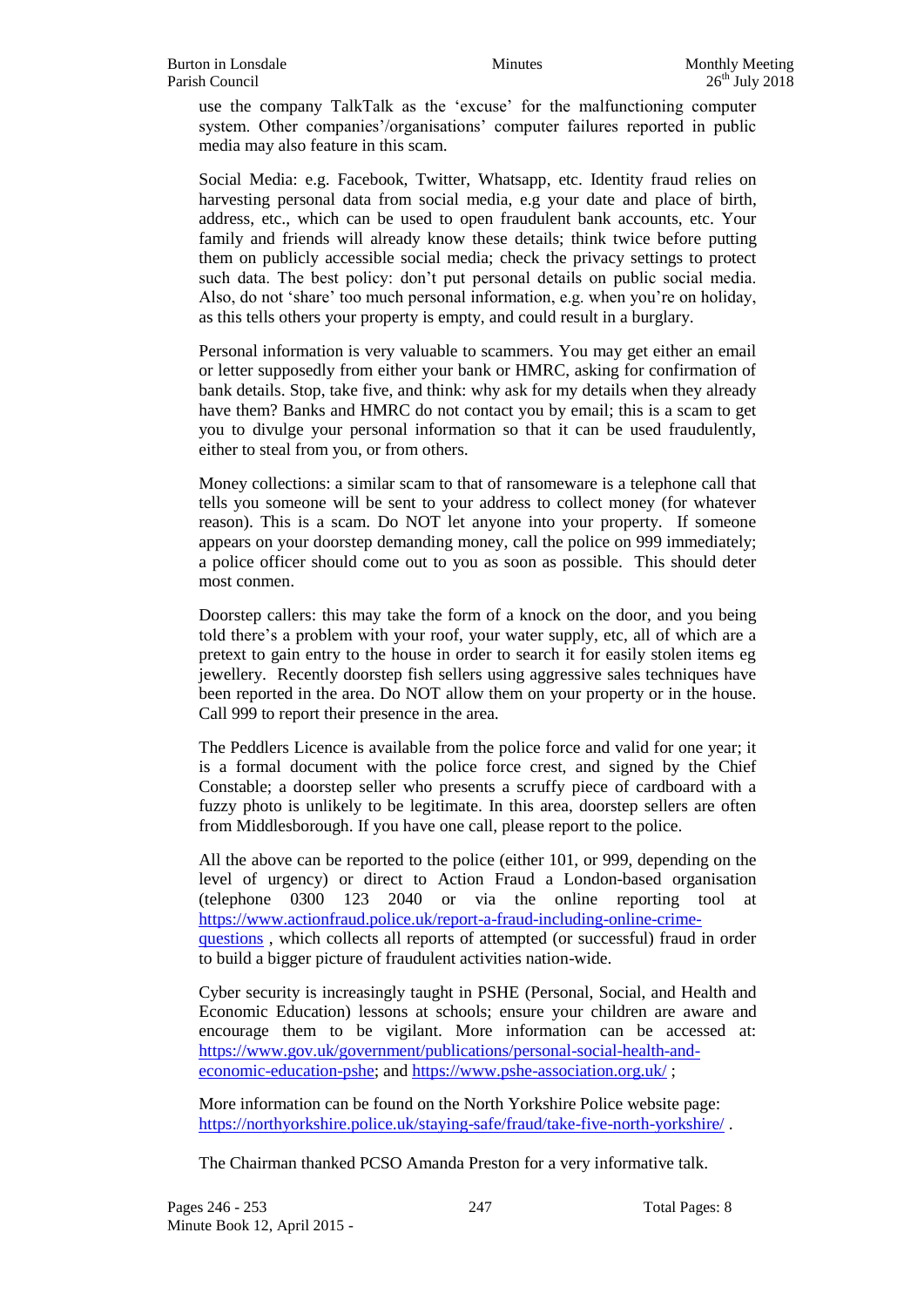# **3 Minutes and Matters Arising** of Parish Council Meetings of 19<sup>th</sup> April, 17<sup>th</sup> May and  $28<sup>th</sup>$  June 2018

# **Resolved**

The Minutes of the above meetings were accepted as an accurate record, to be signed at the end of the meeting.

Cllr. Salrein repeated her doubts concerning the bicycle track (see Minutes  $28<sup>th</sup>$ June and  $25<sup>th</sup>$  June) and her wish not to be associated with the cycle track in its current form.

Recreation Field items discussed at item 9 below.

# **4 Public Questions** or Statements: see attached conditions

Steve Hammond spoke about residents' concerns re traffic speeds in the village and in particular on the Ireby Road; the most hazardous times seem to be early morning (about 6.15 – 8.30am) and school pick-up time. Fortunately no-one has been injured; however, several family pets have been run over, the latest just two weeks ago. Residents feel it's not safe to walk with/without dogs, as there is no pavement, and hedges encroach on the little space available for pedestrians to walk along.

The Chairman asked PCSO Amanda Preston to report to NY Police the residents' concerns, not only about Ireby Road, but also the rest of the village. The remainder of the discussion continued in Item 5b below.

# **5 Reports**

- a) Police: crime report not yet received for Burton for July.
- b) Roads to and from Burton: traffic speeds: discussion

The meeting agreed that speed through the village is an increasing and ever more hazardous problem. Currently, most of the evidence is anecdotal with the exception of a recent "95 Alive" report on traffic speeds, the number of vehicles doing more than 30mph along Bentham Moor Road, near the Recreation Field. No prosecutions were made, as it was a data collection exercise. County Cllr. Ireton indicated it is possible to request further "95 Alive" monitoring in order to gather more evidence to show traffic speeds.

The Chairman proposed and it was **Resolved**

To request a further "95 Alive" report for roads in and around Burton, in order to gather more evidence of traffic speeds to support requests for traffic speed regulation measures.

PCSO Amanda Preston advised the meeting of the Community Speed Watch, a scheme whereby volunteers are trained to use a speed gun to monitor traffic speeds. Anyone exceeding speed limits are sent warning letters. Prosecutions cannot be made, as the monitoring is by volunteers, not the police.

She also advised the meeting the community should ask North Yorkshire Police what speed monitoring and control schemes it would recommend for Burton in Lonsdale (a 'personalised' scheme).

County Cllr Ireton also advised permission is required from North Yorkshire Highways to install fixed speed cameras; he also indicated he would be able to access some funding through two of NYCC's funds for a speed camera purchase.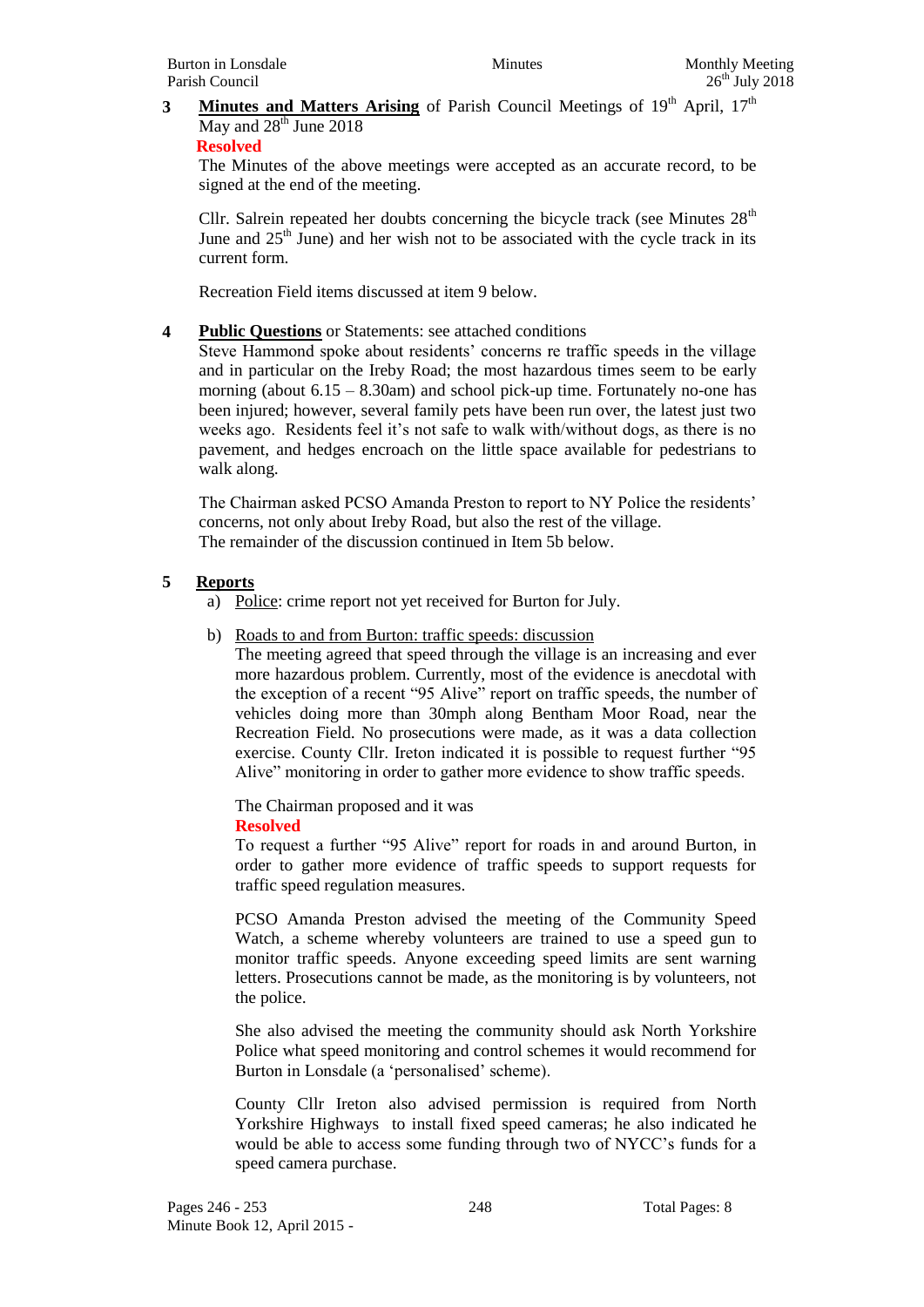In addition to the above discussion, resident Cliff Jones enquired "When is it illegal to park on the pavement?". Both PCSO Preston and County Cllr. Ireton confirmed parking on a pavement is illegal when a pedestrian is unable to walk on the remaining (if any) pavement. The usual rule is that there should be enough space for either a pram or wheelchair to safely negotiate the pavement space left by a car parked on the pavement.

Finally, the meeting was advised the 20mph limit is enforceable if it is a Traffic Order. It is not enforceable if it is 'advisory'.

The Chairman thanked residents for their contribution to the discussion, and PCSO Preston and County Cllr. Ireton.

c) North Yorks County Councillor

Cllr. Ireton reported the Bentham Extra Care scheme is back on track; clearing the site, ready for construction, will start during August.

PCSO Preston left the meeting.

c) Craven District Councillors

Planning Matters

**Application 2018/19517HH /19518LBC** Thornton Cottage, High St Demolition of existing rear porch extension. Erection of single storey sun lounge. Re-roofing using natural blue/grey slates.

There were no comments to make, regarding this application.

# **Resolved**

As there were no comments to make about the application, there would be nothing submitted to CDC Planning about this application.

# d) Clerk: YLCA; Correspondence

The Clerk drew Councillors attention to two envelopes of recent issues of The Clerk and Clerks and Councils Direct, being circulated after the meeting. Remaining correspondence has been circulated by email. There was nothing to report regarding the YLCA.

# **6 Finance Matters**

a) Bank balances, including receipts since statement date

The Clerk circulated details of bank balances and commitments to councillors prior to the meeting (see appendix); the figures were read to the meeting.

b) Approval of payments of budgeted and non budgeted items **Resolved**

To approve payments as per appendix; cheques to be signed after the meeting.

c) Risk Assessments: review

Revised copies of both the general physical and financial risk assessments were circulated immediately after the June meeting; there were no further comments.

# **Resolved**

To adopt the revised Risk Assessments for the year 2018-19, and to make amendments as and when the need arises.

# **7 Tea on the Green 2019**

Request to hold event on Village Green Summer 2019 Mrs B Strickland explained to the meeting the proposal arises from discussions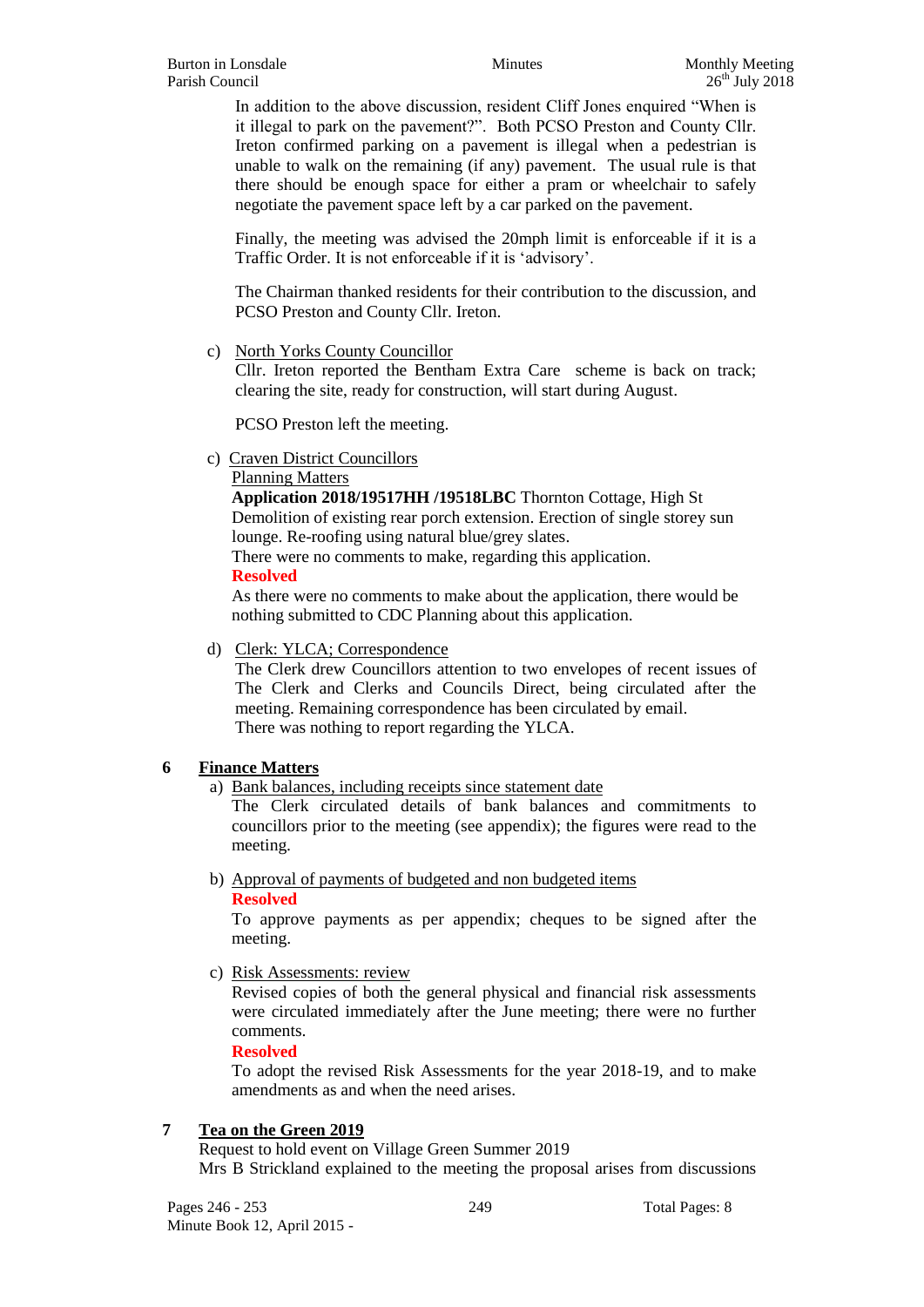with residents around the Village Green, where it was considered beneficial for the community to hold such an event, previously very successful in the past.

The proposal is to hold an event for 2 to 4 hours, on the Village Green, serving teas, cakes and with activities for all. The event will be weather dependent (it is noted the 2018 summer is exceptional and unlikely to be repeated, it not having rained significantly since the beginning of May and the areas experiencing exceptionally high temperatures).

# **Resolved**

The Council supports the idea and suggests further discussions can be had later when firmer plans are available.

# **8 Parish Councillor Reports**

a) Village Hall Committee

Cllr Salrein reported a new fire door between the kitchen and main entrance is being installed.

b) Bentham Common Lands Charity

As yet, no meeting has taken place; however, Cllr Salrein, in her personal capacity as a Trustee, has contacted the Woodland Trust to set up a meeting; as yet, there is no reply.

- c) Woodland Trust: no report.
- d) Local Footpath Volunteers

Cllr. Thompson reported there has been no progress regarding additional works to the steps down to Bogg Beck; further progress relies on input from NYCC's Countryside Volunteers Section.

# **9 Recreation Committee**

a) Play Area inspection reports

Cllr. Thompson reported the inspections are up to date; the log has to be completed for the last couple of inspections; all appears to be in good condition. The new equipment is now included in the inspection routine.

Outdoor Gym: following the after-meeting site visit, it was decided not to replace the cycle with a different item, as it was felt the cycle was easy enough even for the most unfit, to use, and that the proposed item was not 'interesting' enough.

# **Resolved**

To retain the cycle item of the outdoor gym.

# Bike Track

Cllr. Tate raised the matter of the bike track condition, noting there is evidence of wear, and some large protruding stones, and suggested some resurfacing is required. The Chairman explained to councillors there is a choice between getting a paid contractor to do the work, or waiting for volunteers to do the work.

#### **Resolved**

To ask a contractor to do work, using volunteers' assistance, up to the value of £250.

# b) Pavilion: bookings, maintenance, including cleaning

The Clerk reported August has a lot of bookings for both the Field and the Pavilion.

Pages 246 - 253 250 250 Total Pages: 8 Cooker Installation: a short discussion established it would be desirable to get an itemised quote for the installation of a cooker and associated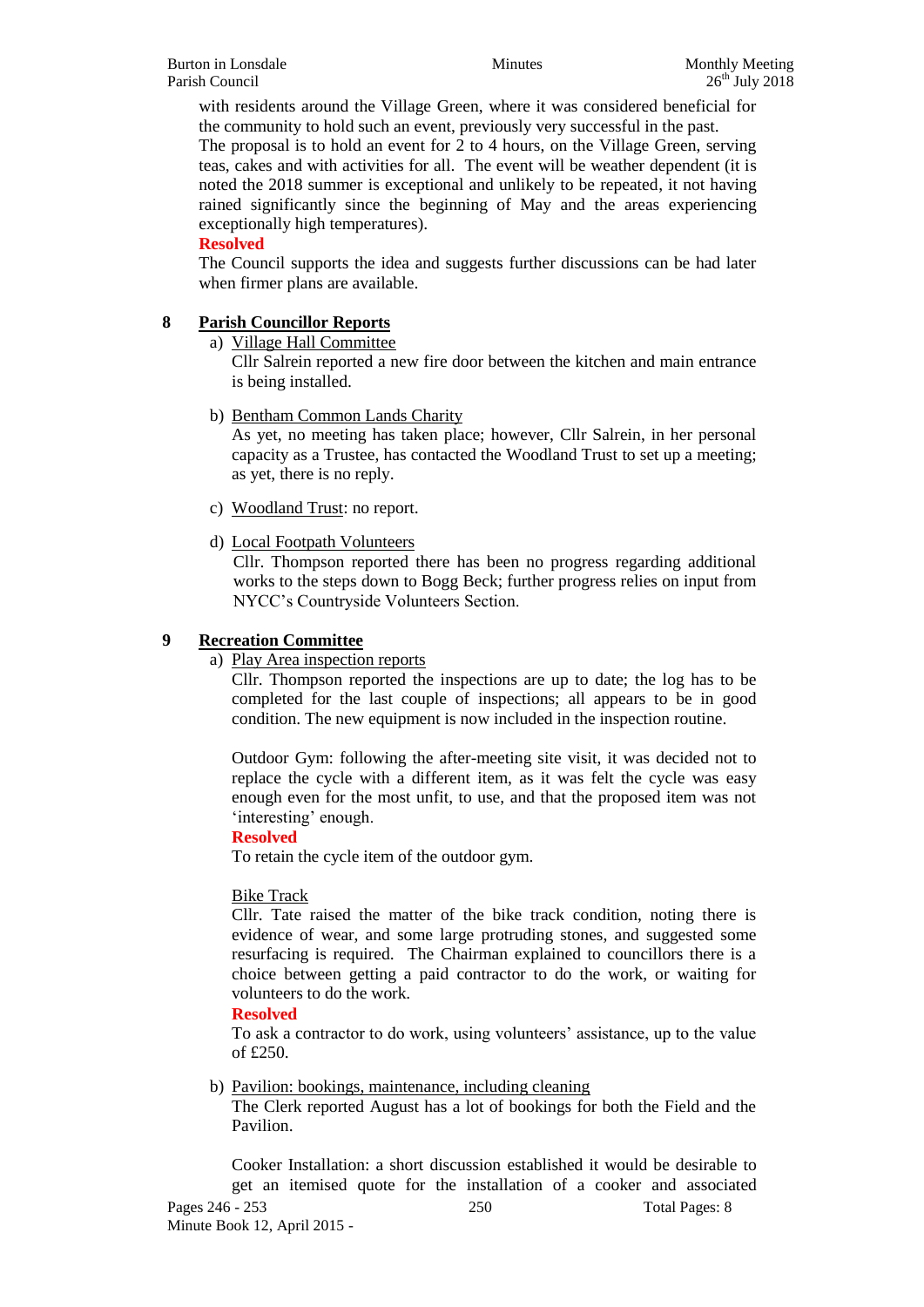fireproofing materials and works, to assist decision making regarding installation of a cooker in the pavilion's kitchen.

The Clerk reported the cleaner has asked the window cleaner to clean windows on a monthly basis, following the window and veranda cleaning in June.

# **Resolved**

The windows to be cleaned by a window cleaner on an 'as and when' basis, when requested by the Clerk. To be reviewed as and when necessary.

# Banners

A comment was made about the number of banners attached to the railings on the veranda, blocking spectators' view of the Recreation Field. A suggestion was made to move the banners to the railings at the side of the pavilion, facing the car park and play area.

# **Resolved**

To request the banners are moved, to ensure better visibility to play area and car park users, and to enable unimpeded views to the Field.

Cllr. Ireton advised banners and similar advertising can be put up for 28 days without planning permission.

# Public Toilets at the Pavilion

Mike Illsley reported there have been a number of requests for a toilet to be made available to Recreation Field users. Discussion established councillors think this is a good idea; however, there is concern about potential vandalism. Upgrading CCTV system is considered an essential preventative measure. Other concerns were about who would unlock/lock and clean the toilet/s.

# As a first step it was

# **Resolved**

To put a notice in both the Play Area and the Village Shop asking for volunteers to unlock and lock the Referee's toilet at the Pavilion for a test period (eg the school summer holidays).

To get quotes for installing a coin operated lock on the outer door.

# **10 Maintenance Reports**

a) Village Green, including War Memorial

The Clerk confirmed a letter has been sent to the resident who offered to look after the bench.

Cllr. Salrein reported a muddy patch outside the church gate; she will identify the site to Cllr. Tate, after this meeting; Cllr. Tate to report exact site to councillors in due course.

- b) Riverside Land No report.
- c) Very Old and Separate Churchyard

The grass has been cut (not collected) by the contractor, as arranged.

d) Street Lighting: consideration of request for removal of street light at 6, Duke Street

It was agreed to visit the site after the meeting to confirm the address and assess likely impact of removing the light.

#### **Resolved**

To consult residents nearby as to general thoughts about removing the light.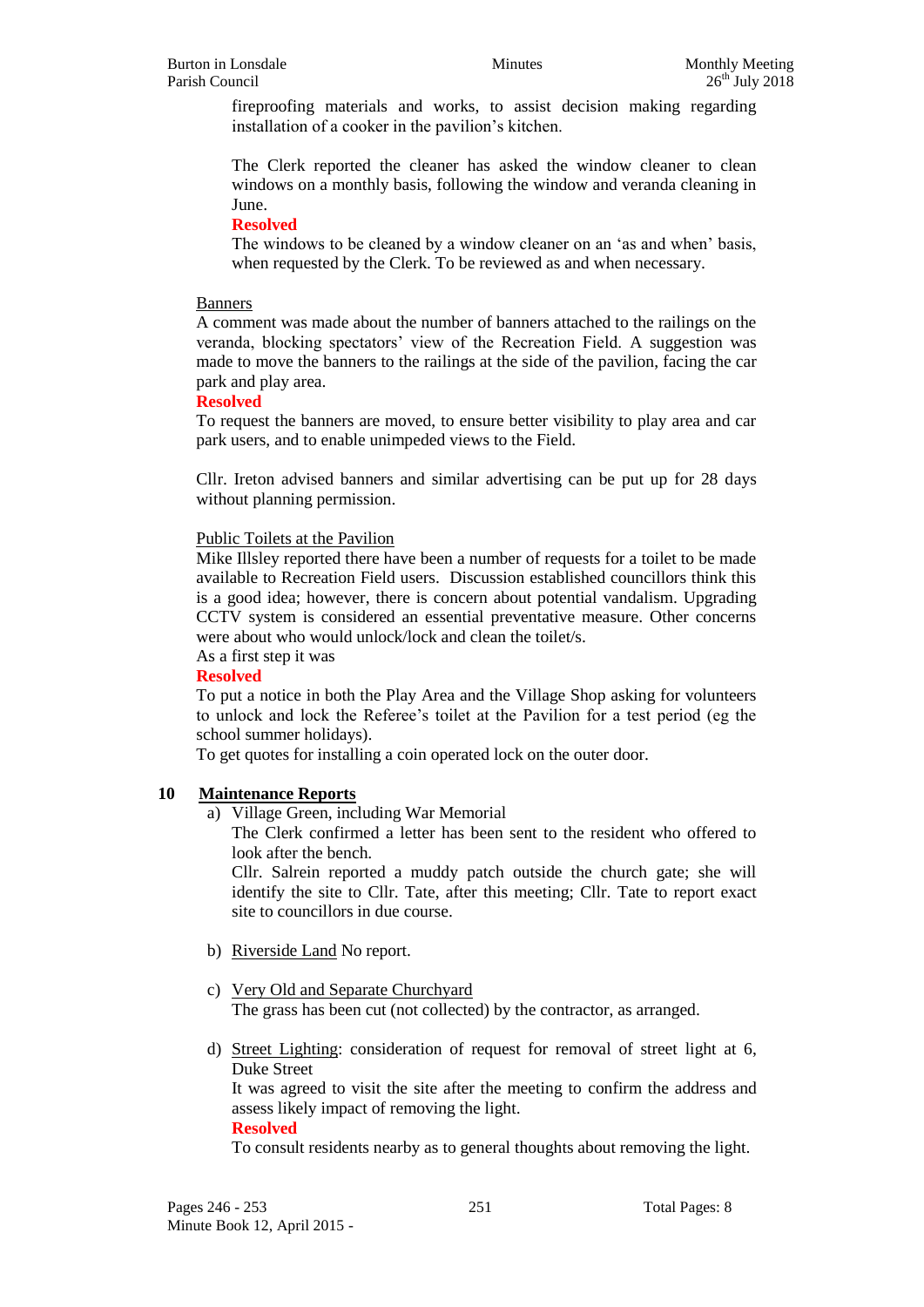Burton in Lonsdale Minutes Monthly Meeting Parish Council 26<sup>th</sup> July 2018

# e) Public Benches

The Village Green benches have not yet been oiled/varnished; Mike Illsley to look at the benches to assess work required.

Bench at school entrance (metal) is in poor condition; Mike Illsley will inspect and report what work is required.

# **11 Items to be included by Clerk in press release**

To report the Fraud Prevention Talk, and give web site addresses for reference.

# **12 Date, time and venue next monthly Parish Council meeting**

Thursday 27<sup>th</sup> September, at 7.30pm, in the Village Hall.

The meeting closed at 9.38pm

**Signed ........................................................ Dated ..........................**